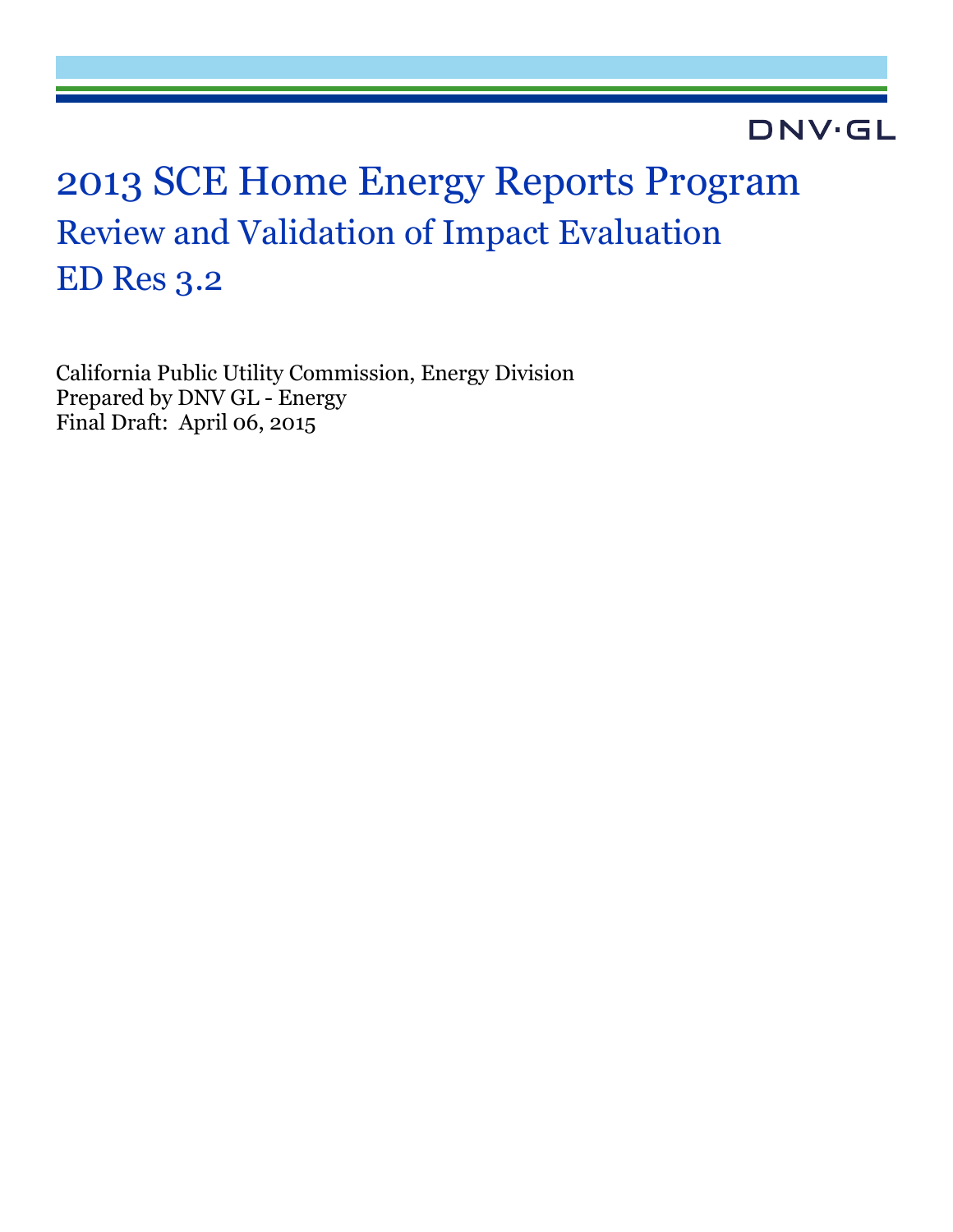#### Copyright © 2014, DNV GL (KEMA, Inc.)

This document, and the information contained herein, is the exclusive, confidential and proprietary property of KEMA, Inc. and is protected under the trade secret and copyright laws of the United States and other international laws, treaties and conventions. No part of this work may be disclosed to any third party or used, reproduced or transmitted in any form or by any means, electronic or mechanical, including photocopying and recording, or by any information storage or retrieval system, without first receiving the express written permission of KEMA, Inc. Except as otherwise noted, all trademarks appearing herein are proprietary to KEMA, Inc.

#### LEGAL NOTICE

This report was prepared under the auspices of the California Public Utilities Commission (CPUC). While sponsoring this work, the CPUC does not necessarily represent the views of the Commission or any of its employees except to the extent, if any, that it has formally been approved by the Commission at a public meeting. For information regarding any such action, communicate directly with the Commission at 505 Van Ness Avenue, San Francisco, California 94102. Neither the Commission nor the State of California, nor any officer, employee, or any of its contractors or subcontractors makes any warrant, express or implied, or assumes any legal liability whatsoever for the contents of this document.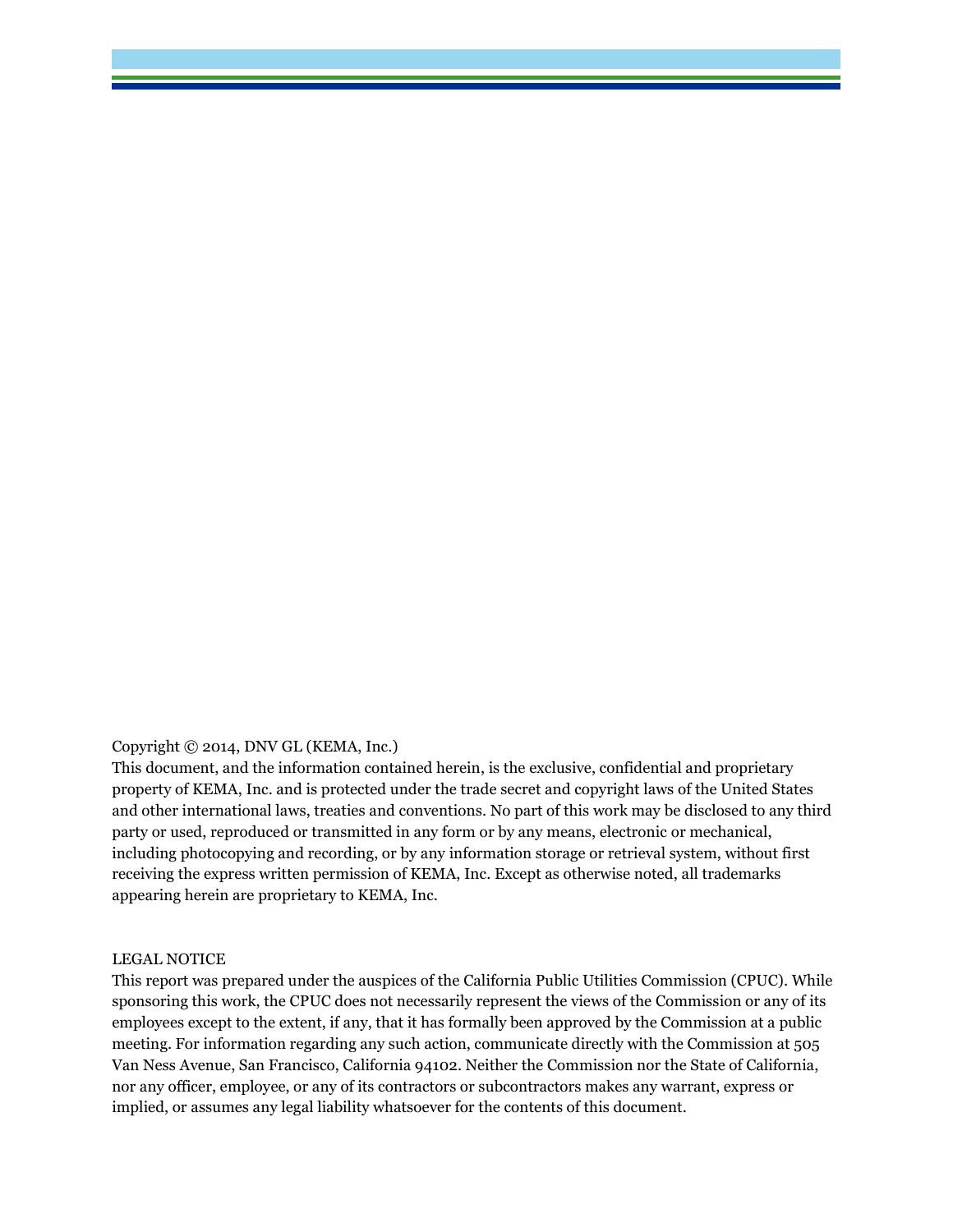## **Table of Contents**

| $\blacksquare$ |                                                  |  |
|----------------|--------------------------------------------------|--|
| $\mathbf{2}$   |                                                  |  |
| 3              |                                                  |  |
|                | 3.1<br>3.2<br>3.2.1<br>3.2.2<br>3.3 <sub>1</sub> |  |
|                |                                                  |  |
| 5              |                                                  |  |
|                | 5.1<br>5.2<br>5.3<br>5.4<br>5.5                  |  |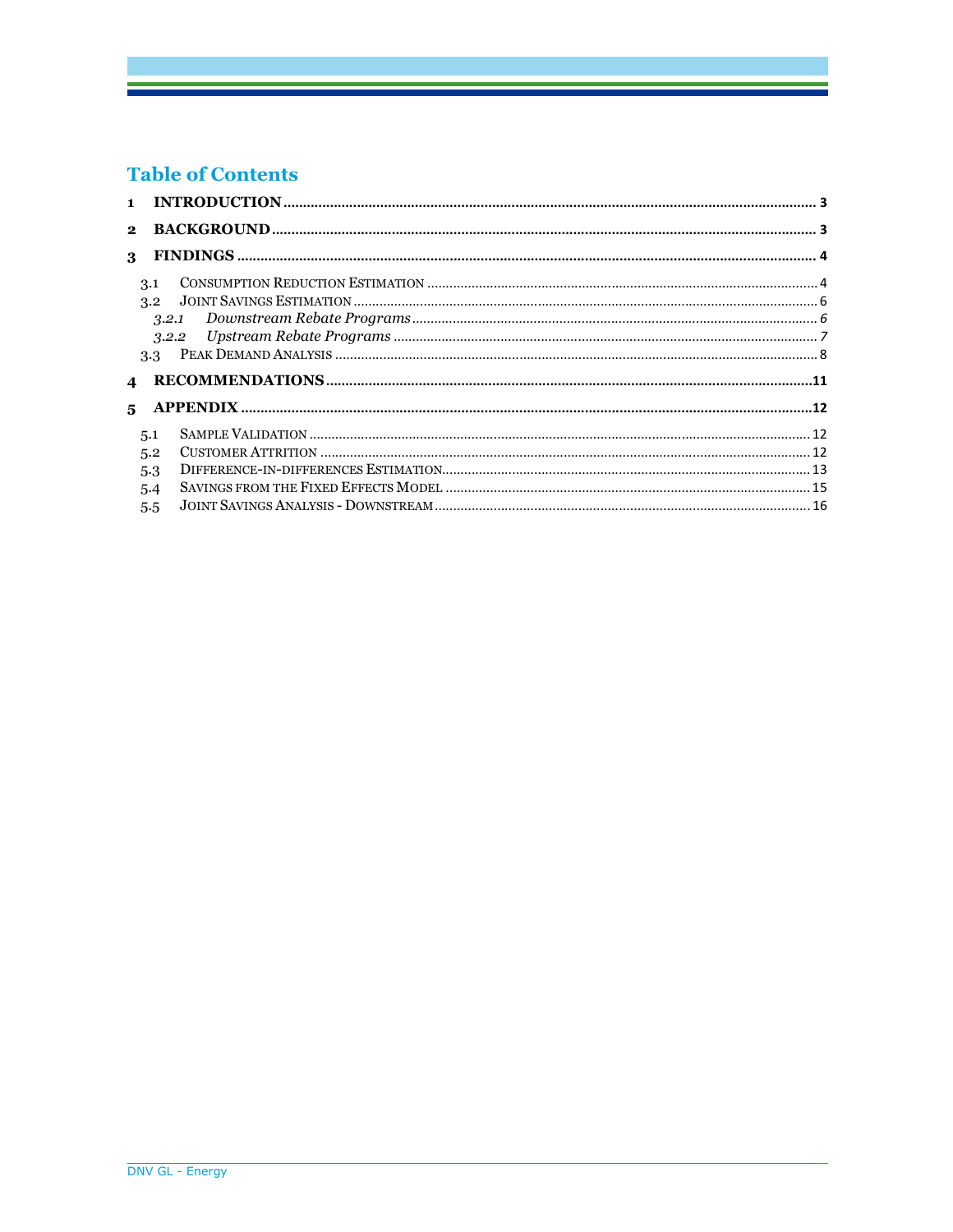#### **List of Tables**

## **List of Figures**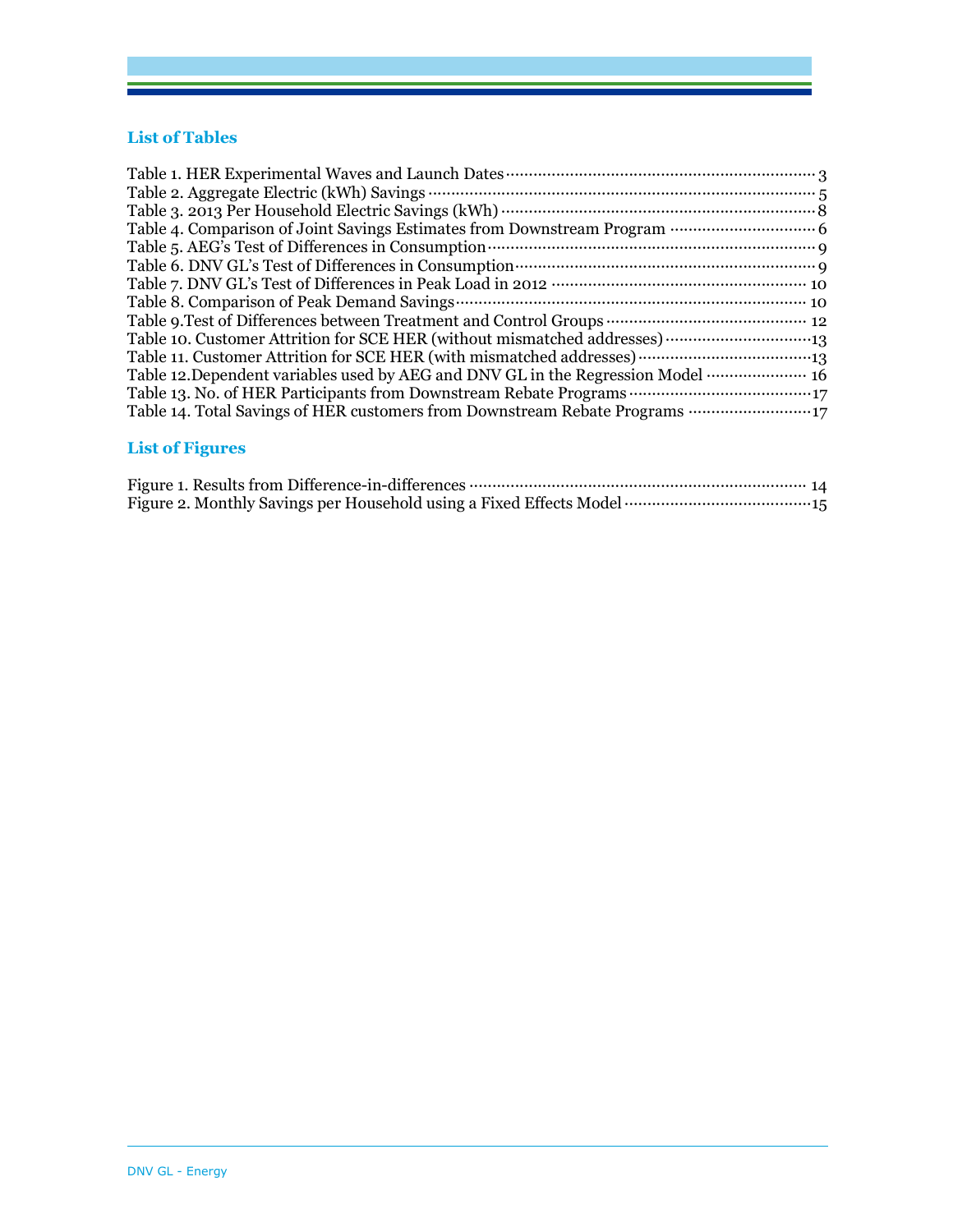#### **Page 3 of 19**

## **1 INTRODUCTION**

This report provides the results of an ex post validation of Southern California Edison's (SCE) 2013 Home Energy Reports (HER) program energy savings estimates produced by Applied Energy Group (AEG). DNV GL conducted this review on behalf of the California Public Utilities Commission (CPUC). It includes a detailed technical assessment of the final program savings estimates and peak demand savings estimates.

This is DNV GL's first year as the independent evaluator of the SCE HER program. As such, DNV GL has access to a full set of SCE's billing data and program tracking data, which allowed evaluators to produce fully independent savings estimates to compare with AEG's. DNV GL also had access to SCE's peak demand data from advanced metering infrastructure (AMI), which allowed evaluators to replicate AEG's peak demand analysis and validate demand savings estimates for 2013. This ex post validation goes well beyond simply vetting the approach used by AEG. By replicating the analysis, our evaluation provides a more robust validation of the estimated savings that are occurring under the program.

## **2 BACKGROUND**

The HER program provides randomly selected residential customers with bimonthly home energy reports that compare customer's energy use to that of similar neighbors. The program started in December 2012 and continued through December 2013.

The HER program was structured as a randomized controlled trial (RCT) wherein the initial eligible population was randomly assigned to the treatment and control groups. The pilot program initially included 150,000 residential customers with relatively high electricity consumption in San Gabriel/Rancho Cucamonga. The program population was equally assigned to the treatment and control groups but there was an issue with mismatched addresses in the billing system that caused participants to never receive the home energy report. This issue of mismatched addresses is present in both treatment and control groups and affects 12% of the overall HER population.

Table 1 presents the number of sites in each the treatment and control groups.

| <b>HER</b> sample                         | No. of accounts<br>in control group | No. of accounts in<br>treatment group | <b>Total</b> |
|-------------------------------------------|-------------------------------------|---------------------------------------|--------------|
| Full sample                               | 75,000                              | 75,000                                | 150,000      |
| No. of sites with mismatched addresses    | 9.090                               | 9.179                                 | 18,269       |
| No. of sites without mismatched addresses | 65,910                              | 65.821                                | 131,731      |

#### **Table 1. HER Experimental Waves and Launch Dates**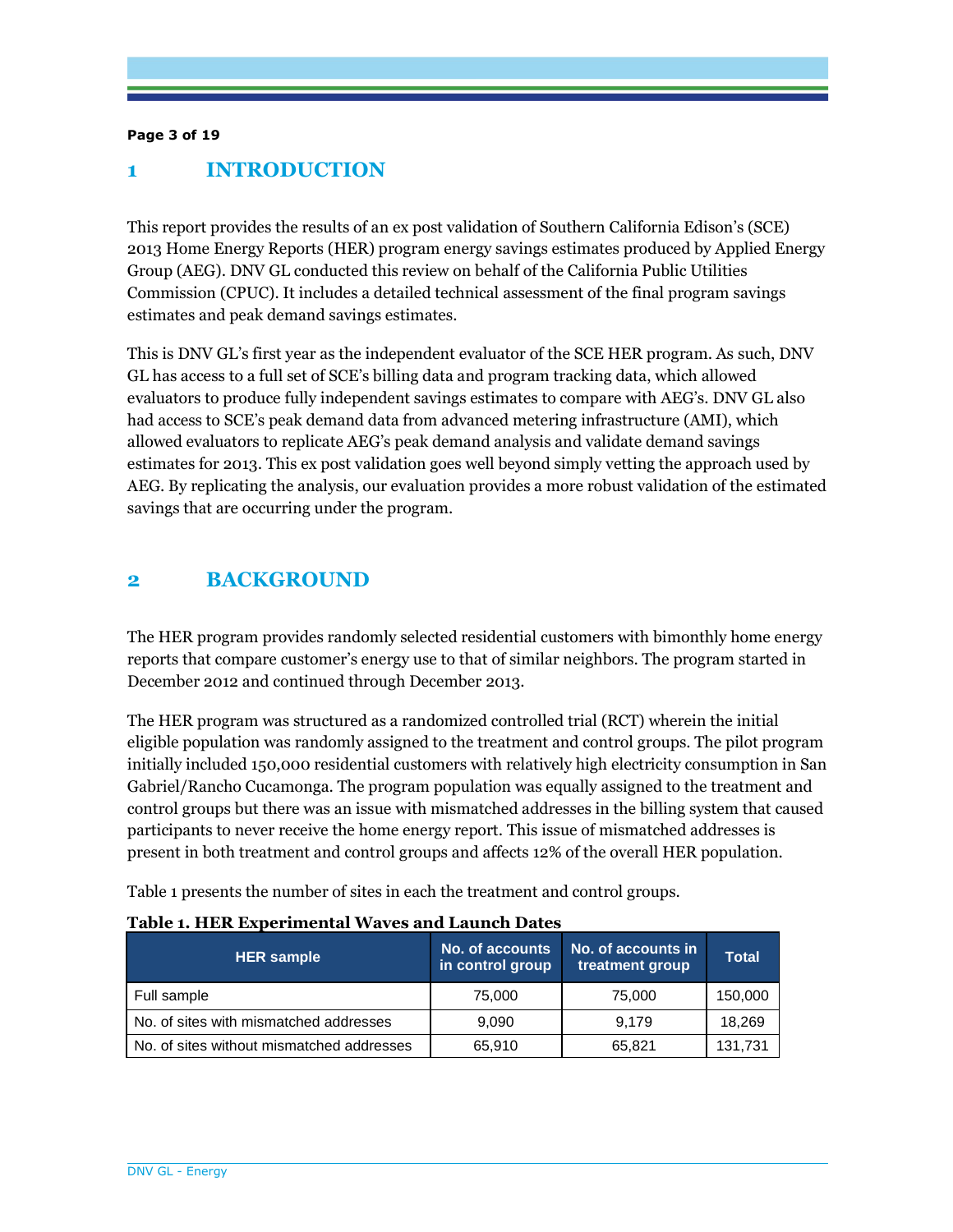#### **Page 4 of 19**

## **3 FINDINGS**

DNV GL reviewed four main components that resulted in final program savings and demand savings estimates for 2013. These components are:

- Reduction in consumption estimates
- Downstream/tracked rebate-program joint savings estimates
- Upstream/untracked rebate-program joint savings estimates
- Peak demand analysis

DNV GL reviewed AEG's methods stated in its evaluation report<sup>,</sup> (SCE's report, hereafter) and in SAS codes submitted by AEG. DNV GL also produced a set of comparison results for validating consumption reduction estimation and peak demand analysis using DNV GL methods and data SCE provided to the CPUC.

Determining reduction in consumption estimates the total effect of a program on consumption and provides the primary estimate of program-related savings. Joint savings estimates for upstream and downstream energy efficiency program savings identifies the portion of savings that are possibly shared with other programs.

## **3.1 Consumption Reduction**

DNV GL independently estimated reductions in first year consumption for the HER program. The objective was not necessarily to produce identical results but to verify whether AEG's results are consistent with independently produced results.

DNV GL's independent model to estimate program savings is consistent with the best practices as delineated in State and Local Energy Efficiency Action Network's report (SEE Action, hereafter) $^2$ . In particular, DNV GL followed the recommended fixed-effects regression model specification and clustered standard errors to allow for arbitrary correlations within each customer. AEG's approach included testing different program- and non-program-related variables for statistical significance and included only statistically significant coefficients in the final model. AEG diverged from the SEE Action report by incorporating cooling degree days (CDD) during the treatment period in their regression model and not using clustered standard errors. Section 5.4 of the Appendix presents the difference in AEG's and DNV GL's model specifications.

The SEE Action report also recommends that households that close their accounts should be dropped from the evaluation. A more standard practice of addressing residential move-outs is to include households up to the point of closing their accounts. AEG allows both treatment and control group households to be included in the regression model until residents close their accounts. This approach provides monthly savings estimates that are representative of the active

 1 *SCE's Home Energy Report Program Savings Assessment: Ex-post Evaluation Results, Program Year 2013*. Applied Energy Group, September 3, 2014.

<sup>2</sup> State and Local Energy Efficiency Action Network, 2012. Evaluation, Measurement, and Verification (EM&V) of Residential *Behavior-Based Energy Efficiency Programs: Issues and Recommendations*. Prepared by A. Todd, E. Stuart, S. Schiller, and C. Goldman, Lawrence Berkeley National Laboratory. http://behavioranalytics.lbl.gov.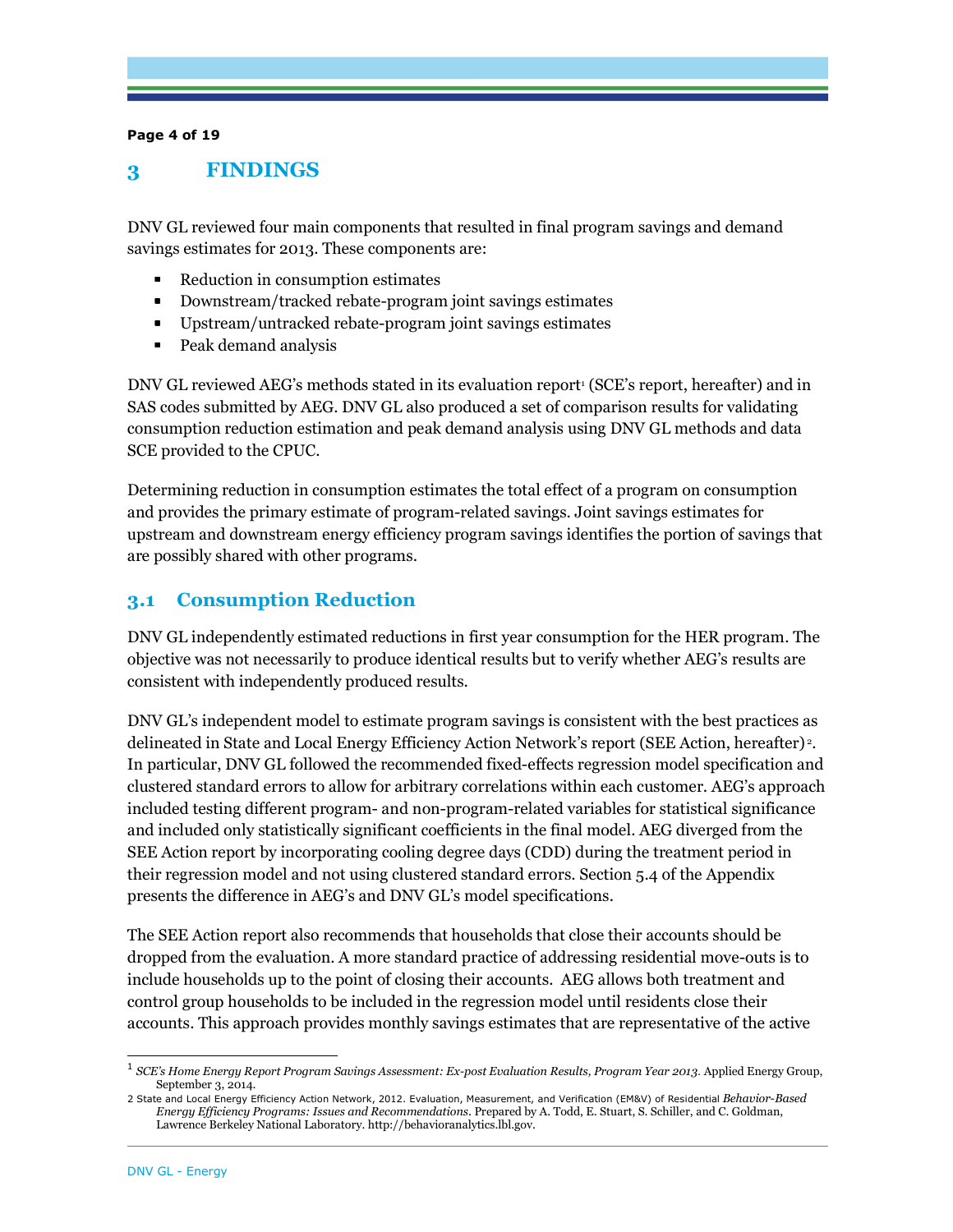#### **Page 5 of 19**

treatment households in each month. When aggregating to program level savings, the monthly savings per household are multiplied by the number of active accounts in each month. DNV GL supports AEG's approach as it captures valid partial savings in households that move out prior to the end of the evaluation period.

According to SCE, there was an issue with mismatched addresses in SCE billing system that caused some customers in the treatment group to not receive the report. The issue of mismatched addresses affected both the treatment and control group at the same rate and was not programrelated. AEG's results showed that the removal of customers with mismatched addresses did not result in statistically significant differences in average consumption during the pre-report period. DNV GL's validation confirmed AEG's test of differences and details on DNV GL's results are provided in Section 5.1 of the Appendix.

AEG's final estimates are based on the sample without mismatched addresses. AEG calculated overall program savings by aggregating monthly savings estimates using monthly treatment counts for the HER sample without mismatched addresses. DNV GL's final estimates are based on the HER sample with mismatched addresses. DNV GL found that the removal of mismatched addresses have small and positive effect on program savings. Inclusion of the customers with mismatched addresses in the treatment and control groups retains the experimental design of the HER program and avoids any potential bias in estimation of program impact. To protect the experimental design of the HER program, DNV GL recommends basing the HER final estimate on the full sample.

Table **2** presents a comparison of DNV GL's and AEG's calculation of the aggregate electric savings for HER program year 2013.

| <b>HER</b> sample   | <b>AEG</b>                 | <b>DNV GL</b> | $%$ DNV $/$<br>AEG <sup>2</sup> |
|---------------------|----------------------------|---------------|---------------------------------|
| Mismatches included | Not available <sup>1</sup> | 8.795.195     | 97.0%                           |
| Mismatches removed  | 9,070,952                  | 9,014,457     | 99.4%                           |

#### **Table 2. Aggregate Electric (kWh) Savings**

1 SCE's report did not provide aggregated savings based on HER sample with mismatched addresses included

<sup>2</sup> Based on AEG's estimate for HER population with mismatched addresses removed

DNV GL used AEG's reported monthly counts of active treatment accounts when expanding household-level savings to program-level savings, making this a comparison of the underlying regression model results. As noted above, the issue of mismatched addresses affects 12% of the overall HER population. The monthly counts used for the HER sample without mismatched addresses are lower than that of the HER sample with mismatched addresses. Section 5.2 of the Appendix provides the monthly counts with and without mismatched addresses.

Lastly, DNV GL recommends following the model specification and using clustered standard errors as recommended in the SEE Action report.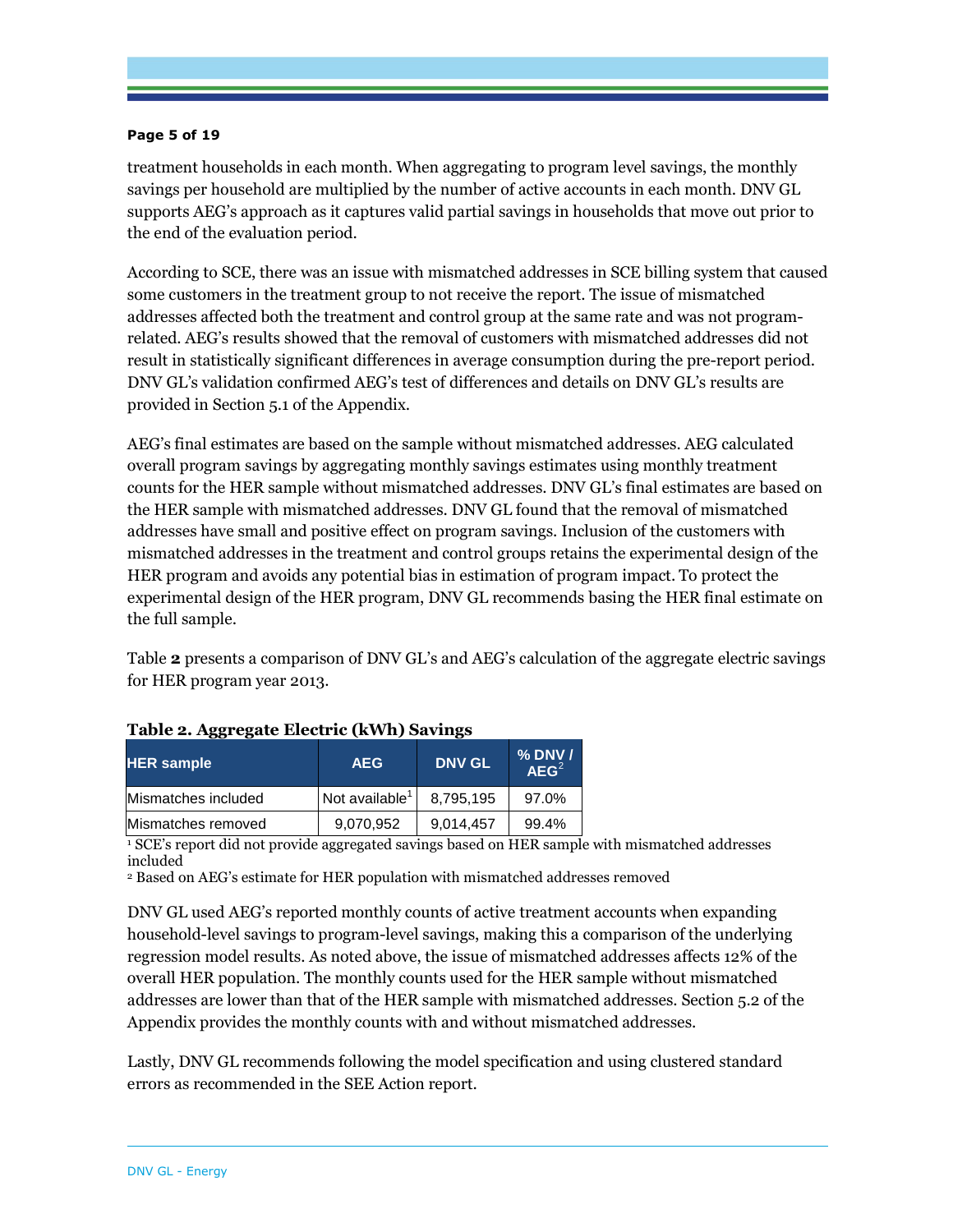#### **Page 6 of 19**

## **3.2 Joint Savings Estimation**

### 3.2.1 Downstream Rebate Programs

DNV GL reviewed AEG's codes and data used in estimating electric joint savings from downstream programs. AEG's approach included prorating kWh savings for each customer who received a rebate by multiplying the tracked kWh savings with the number of days in 2013 after installation. This weighting process reduces the probability of assigning savings when they could not realistically occur.

A more precise calculation of joint savings should consider not only the timing of installation but also end-use load profiles of the rebated measures. DNV GL's recommended approach includes:

- 1) Developing streams of savings for measures installed after the program for each customer in each experimental wave.
- 2) Daily savings are then calculated; starting from the installation date; projecting forward on a load shape-weighted basis; and continuing for the life of the measure.
- 3) Treatment and control savings are aggregated up to the month.

The difference between treatment and control savings represents the estimate of joint savings. This approach estimates joints savings as accurately as possible, both with respect to magnitude and timing. This means, for example, that air conditioner improvements completed late in the cooling season will provide most of their first year savings in the following cooling season.

DNV GL applied the recommended approach described above to CPUC tracking data. The evaluators provide joint savings analysis for customers with and without the issue of mismatched addresses. Table 3 presents a comparison of joint savings estimates from downstream rebate programs. DNV GL estimates are slightly lower (2%) than AEG's joint savings estimates. Consistent with consumption analysis, AEG removed sites with mismatched addresses in joint savings analysis. DNV GL recommends using SCE's estimate for joint savings analysis since joint savings are only a small portion of the energy savings. However, DNV GL recommends the inclusion of all sites in joint savings analysis going forward.

#### **Table 3. Comparison of Joint Savings Estimates from Downstream Program**

| <b>Downstream Savings</b> | AEG (kWh)     | <b>DNV GL</b><br>(kWh) | % DNV GL /<br><b>AEG</b> |
|---------------------------|---------------|------------------------|--------------------------|
| Mismatches removed        | 87.319        | 85.171                 | 98%                      |
| Mismatches included       | not available | 82.623                 | 95%                      |

1 Based on AEG's estimate for HER population with mismatched addresses removed

Section 5.5 provides more details on joint savings analysis at the measure group level.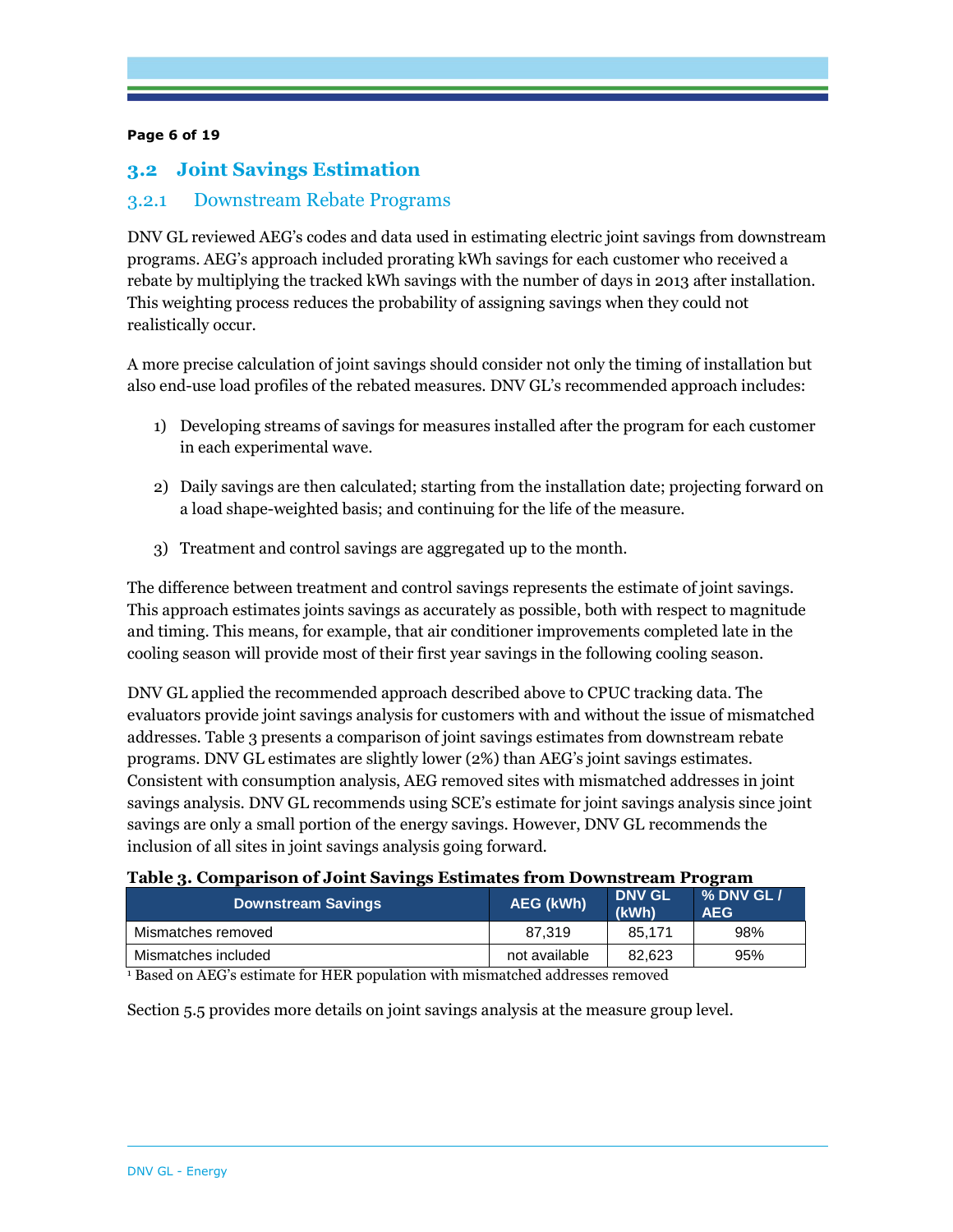#### **Page 7 of 19**

#### 3.2.2 Upstream Rebate Programs

DNV GL reviewed the methodology employed for estimating the upstream joint savings estimates, but did not review the data for this aspect of the evaluation. AEG used the assumptions based on the Upstream Lighting Program (ULP)<sup>3</sup> and Compact Fluorescent Lamps (CFL) Market Effects<sup>4</sup> reports. SCE used the following assumptions for 2013 joint savings calculation for upstream programs:

|                | Excess installed CFL per HER recipient                                      | $= 0.95$                                                            |
|----------------|-----------------------------------------------------------------------------|---------------------------------------------------------------------|
|                | Customer-years CFLs have been installed                                     | $= 31,684.5$<br>(average monthly HER)<br>participants $\times$ 0.5) |
| $\blacksquare$ | Ratio of total rebated CFLs to total CFL's sold for California              | $= 0.74$                                                            |
| п              | Net to gross ratio for SCE                                                  | $= 0.64$                                                            |
|                | $\rightarrow$ All excess CFLs assumed to be attributable to the ULP         | $= 0.4736$                                                          |
|                |                                                                             | $(or 0.74 \times 0.64)$                                             |
| ٠              | ULP CFL hours of use for SCE                                                | $= 1.9$ hours per day                                               |
| п              | Annual savings from CFL installation                                        | $= 44.8$ watts                                                      |
|                | $\rightarrow$ 1.9 x 365 x 44.8 / 1000 = 31.0688 kWh per year per excess CFL |                                                                     |

AEG assumed CFLs were uniformly installed throughout the year and 1/365 of the customers installed CFLs each day after the treatment group began receiving the report. The total kWh savings attributed to both ULP and HER programs are 442,901 kWh (calculated as 31,684.5 x 0.95 x 0.4736 x 31.0688). The ULP report's estimate for the increased upstream CFL uptake for the HER treatment group is based on the group that received the reports and is not statistically significant. DNV GL supports using HER sample without mismatched addresses in the assumption AEG used for the number of customer-years CFLs have been installed. DNV GL recommends using SCE's estimate for upstream savings.

 3 *Final Evaluation Report: Upstream Lighting Program, Volume 1.* KEMA, 2010.

<sup>4</sup> *Compact Fluorescent Lamps Market Effects Final Report*. The Cadmus Group, Inc.: Energy Services Group (formerly Quantec, LLC), KEMA, Itron, Inc., 2010.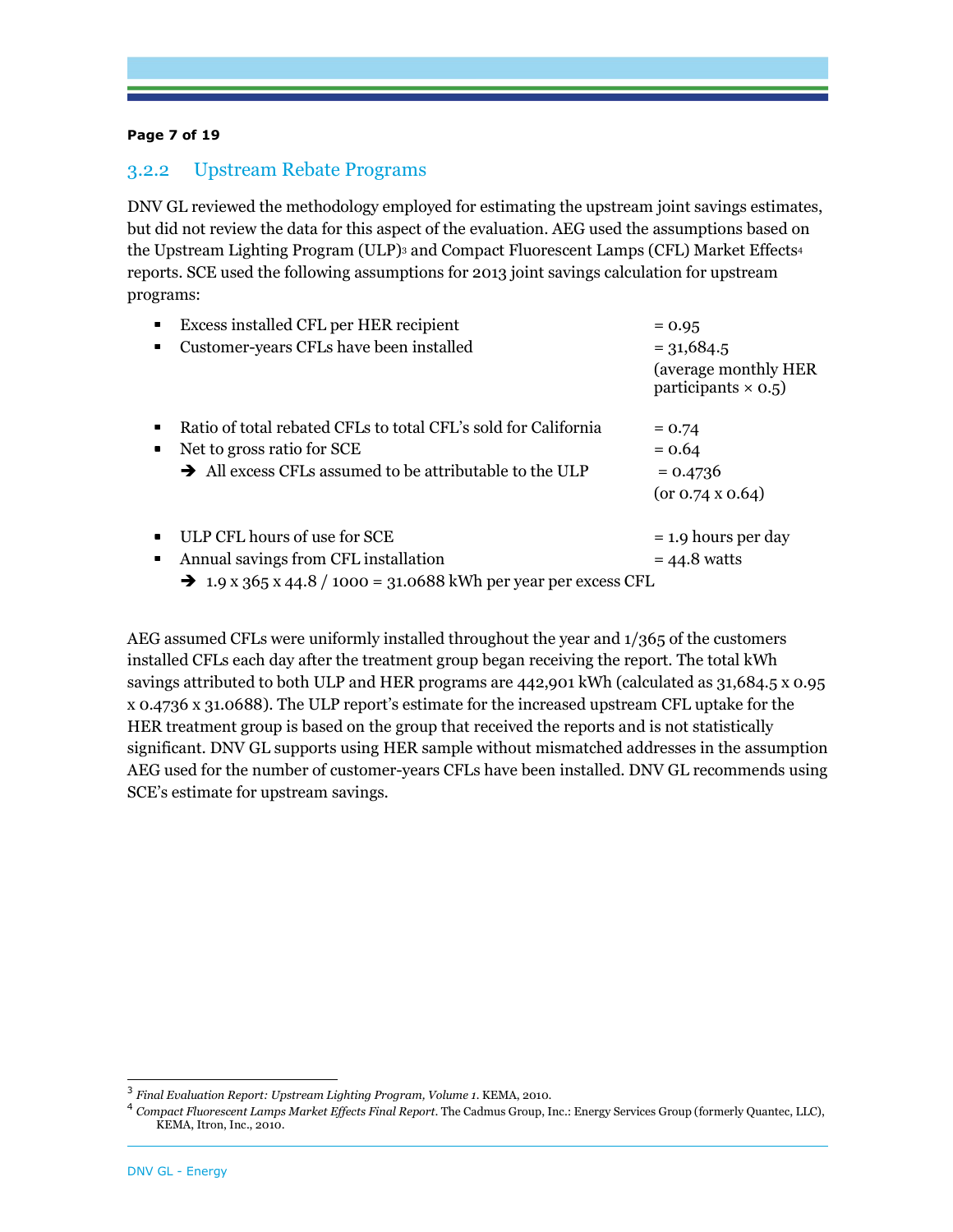#### **Page 8 of 19**

## **3.3 2013 Per Household Savings**

Baseline consumption and per household savings are based on DNV GL's analysis while joint savings analysis are based on AEG's analysis.

Table 4 summarizes per household unadjusted and adjusted electric savings for 2013 SCE HER program based on DNV GL recommendation. Baseline consumption and per household savings are based on DNV GL's analysis while joint savings analysis are based on AEG's analysis.

**HER Sample Baseline Consumption<sup>3</sup> Per Household Savings (Unadjusted) Per Household Savings (Adjusted) % Savings Unadjusted Adjusted**  Mismatches included<sup>1</sup> 10,391 123 108 1.2% 1.0% Mismatched included $2$ | 140 | 125 | 1.3% | 1.2% Mismatches removed 10,272 143 127 1.4% 1.2%

**Table 4. 2013 Per Household Electric Savings (kWh)**

1 DNV GL scaled per household savings estimates from full HER population to reflect per household savings of the treatment group without mismatched addresses (88%). DNV GL's scaled per household kWh savings is calculated as  $123$  kWh  $\prime$  0.88 = 140 kWh

<sup>2</sup> Baseline consumption is based on control group usage in 2013

## **3.4 Peak Demand Analysis**

DNV GL reviewed AEG's approach for estimating peak demand savings. AEG conducted two approaches in estimating peak demand savings. The first approach applied residential class load factor to the estimated kWh savings. The second approach used interval data of the control and treatment group during the 3-day heat wave in 2013. The final peak demand savings are based on the second approach.

AEG identified the peak periods that represent the climate zones of the HER participants. AEG identified September 4 to September 6, 2013 as the three hottest, consecutive weekdays and the final 2013 demand savings are based on this period. DNV GL verified the heat wave period using actual 2012 weather data and DEER criteria for the three day demand periods.

DNV GL reviewed and replicated AEG's peak demand analysis, which is new in the context of the HER program. AEG's peak demand analysis only accounts for the post differences in kW between the treatment and control groups. This approach of estimating peak demand savings assumes that there are no pre-existing differences in consumption between the treatment and control groups.

Using interval data, AEG conducted a test of differences in average daily consumption per month between the treatment and control group. AEG's test suggests that there are no significant differences in consumption between the treatment and control group during the pre-treatment period (Table 5). DNV GL also found that the difference in consumption between treatment and control is not statistically significant. DNV GL's validated the tests of differences only for June to September 2013 and results are presented in Table 6.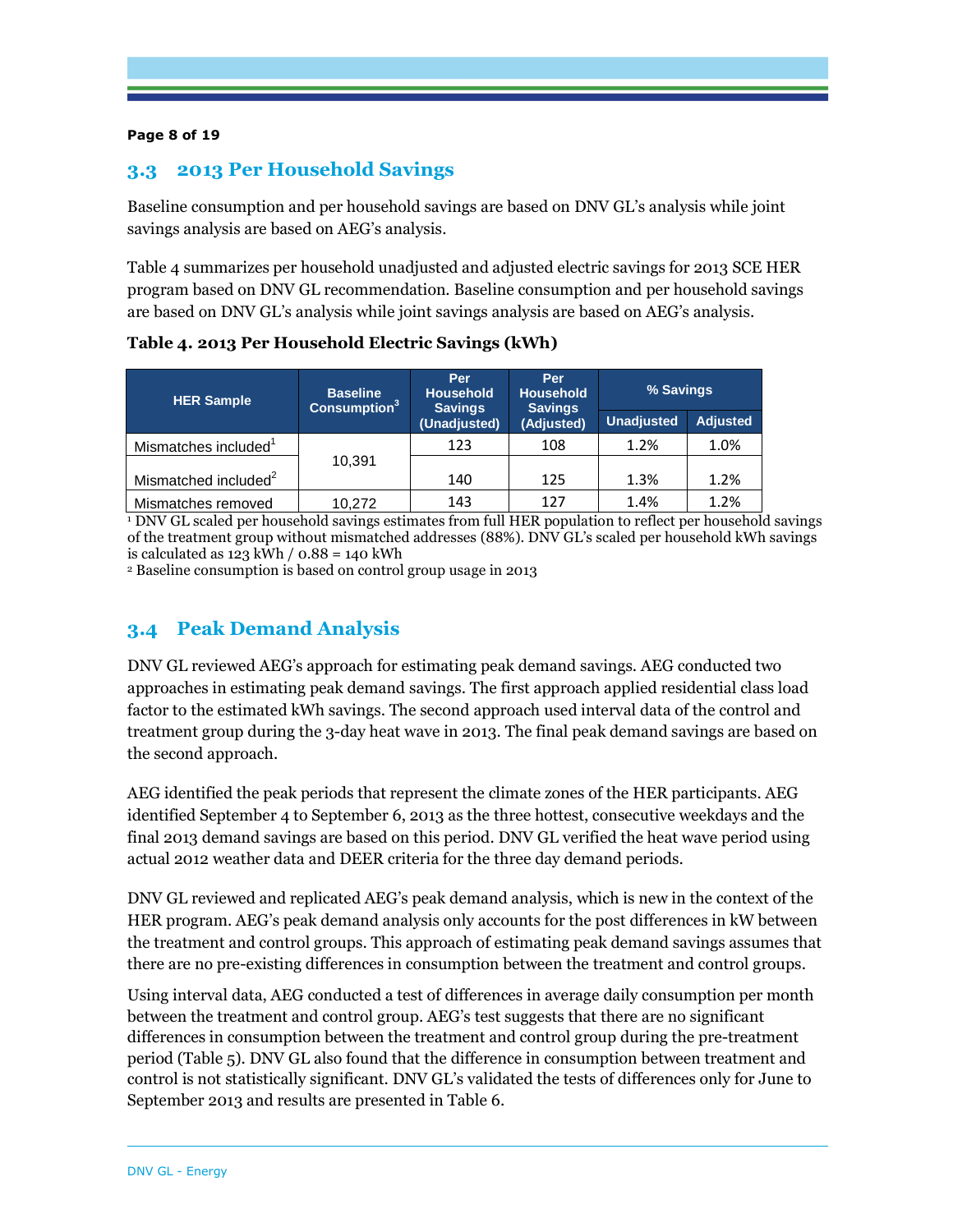#### **Page 9 of 19**

|               |                                |                              | <b>AEG (mismatches removed)</b> |         |
|---------------|--------------------------------|------------------------------|---------------------------------|---------|
| <b>Month</b>  | <b>Treatment</b><br><b>kWh</b> | <b>Control</b><br><b>kWh</b> | t-statistics                    | p-value |
| $Jan-12$      | 25.66                          | 25.62                        | $-0.67$                         | 0.5019  |
| $Feb-12$      | 25.05                          | 25.04                        | $-0.22$                         | 0.8297  |
| Mar-12        | 24.27                          | 24.23                        | $-0.6$                          | 0.5498  |
| Apr-12        | 24.15                          | 24.11                        | $-0.6$                          | 0.548   |
| May-12        | 25.89                          | 25.83                        | $-0.91$                         | 0.3615  |
| $Jun-12$      | 28.94                          | 28.88                        | $-0.61$                         | 0.5411  |
| Jul-12        | 35.63                          | 35.6                         | $-0.25$                         | 0.8002  |
| Aug-12        | 47.08                          | 47.05                        | $-0.25$                         | 0.7994  |
| Sep-12        | 41.76                          | 41.65                        | $-0.97$                         | 0.3297  |
| Oct-12        | 27.36                          | 27.29                        | $-0.95$                         | 0.3401  |
| <b>Nov-12</b> | 24.79                          | 24.74                        | $-0.66$                         | 0.509   |
| $Dec-12$      | 26.14                          | 26.12                        | $-0.39$                         | 0.6961  |

#### **Table 5. AEG's Test of Differences in Consumption**

#### **Table 6. DNV GL's Test of Differences in Consumption**

|              |                                | <b>DNV GL (mismatches removed)</b> | <b>DNV GL (mismatches included)</b> |         |                                |                              |                         |         |
|--------------|--------------------------------|------------------------------------|-------------------------------------|---------|--------------------------------|------------------------------|-------------------------|---------|
| <b>Month</b> | <b>Treatment</b><br><b>kWh</b> | <b>Control</b><br><b>kWh</b>       | t-statistics                        | p-value | <b>Treatment</b><br><b>kWh</b> | <b>Control</b><br><b>kWh</b> | t-<br><b>statistics</b> | p-value |
| $Jun-12$     | 28.52                          | 28.47                              | $-0.53$                             | 0.5976  | 28.96                          | 28.92                        | $-0.59$                 | 0.5527  |
| $Jul-12$     | 35.12                          | 35.10                              | $-0.19$                             | 0.8494  | 35.67                          | 35.65                        | $-0.24$                 | 0.8101  |
| Aug-12       | 46.51                          | 46.48                              | $-0.24$                             | 0.8086  | 47.18                          | 47.15                        | $-0.23$                 | 0.8188  |
| Sep-12       | 41.31                          | 41.20                              | $-0.89$                             | 0.3748  | 41.82                          | 41.71                        | $-0.95$                 | 0.3396  |

Pre-treatment consumption is balanced between the treatment and control groups because of the random assignment of participants to these groups. However, the test of balance on average consumption does not necessarily mean that peak load is also balanced between the treatment and control groups during the pre-period. A difference-in-differences approach will account for preexisting imbalances in demand. DNV GL recommends testing peak load differences instead of monthly consumption differences during the pre-treatment period when using post-only differences going forward.

Using DEER criteria for the three-day demand period, DNV GL identified August 8 to August 10, 2012 as the three-day demand period in 2012. DNV GL tested for pre-existing differences in peak load consumption between the treatment and control to validate AEG's peak demand results. DNV GL confirms that the difference in peak load consumption is not statistically significant (Table 7)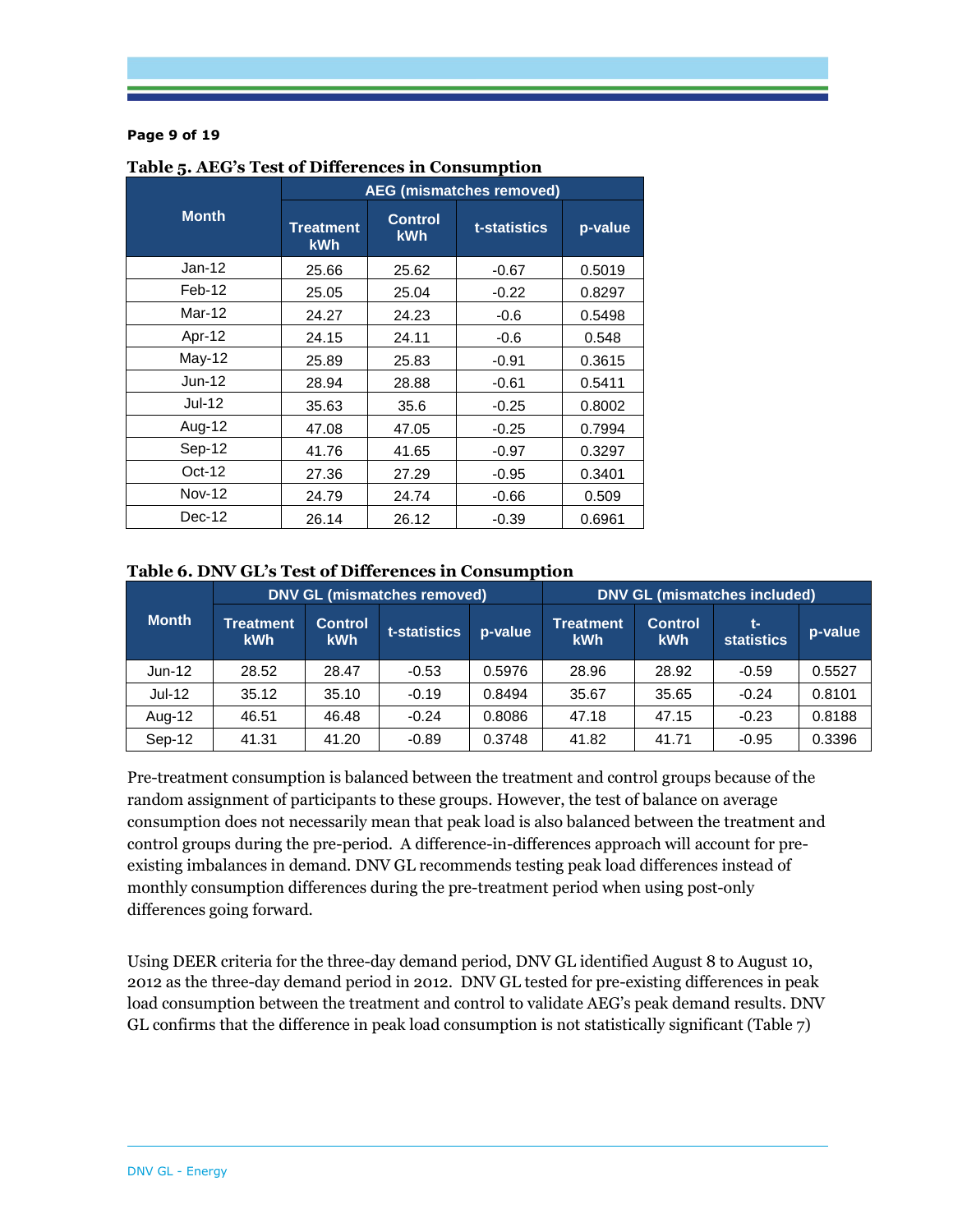#### **Page 10 of 19**

| <b>Group</b>                             | Mean kW (Aug 8-10, 2012) -<br>mismatches included |
|------------------------------------------|---------------------------------------------------|
| Control                                  | 3.533                                             |
| Treatment                                | 3.535                                             |
| <b>Difference</b><br>(Control-Treatment) | $-0.002ns$                                        |

#### **Table 7. DNV GL's Test of Differences in Peak Load in 2012**

DNV GL's peak demand savings are also based on the three-day heat wave period, September 4 to September 6, 2013, that AEG identified. The evaluators conducted post-only differences to validate AEG's peak demand results. Because the program has an RCT design, issues that exist in the data are shared more or less equally by the treatment and control group. Given that the incidence of issues is small across the treatment and control groups, the evaluators do not expect the data issue to have substantial effect on the estimates. In contrast, AEG applied some exclusion criteria on the AMI data and removed around 1% of the records due to missing, zero, negative and outliers.

Table 8 compares peak demand savings based on AEG's and DNV GL's analyses. AEG's peak demand savings are 0.046 kW and final aggregate demand reduction due to HER is 2,876 kW. The final aggregate peak savings are calculated by multiplying peak savings estimate with 62,657, the number of active customers in the treatment group in September 2013. Also, AEG's peak demand analysis is based on the HER sample without mismatched addresses while DNV GL's final demand savings included accounts with mismatched addresses.

|                                                          | AEG (kW)                     | DNV GL (kW)                  |                                      |  |
|----------------------------------------------------------|------------------------------|------------------------------|--------------------------------------|--|
| <b>Group</b>                                             | <b>Mismatches</b><br>removed | <b>Mismatches</b><br>removed | <b>Mismatches</b><br><i>included</i> |  |
| Control - Average kW per household                       | 3.513                        | 3.537                        | 3.563                                |  |
| Treatment - Average kW per household                     | 3.467                        | 3.495                        | 3.525                                |  |
| Peak demand savings Per Household<br>(Control-Treatment) | 0.0459                       | 0.042                        | 0.043 <sup>1</sup>                   |  |
| Program-level demand savings                             | 2,876                        | 2,613                        | 2,694                                |  |

## **Table 8. Comparison of Peak Demand Savings**

1 Scaled by the percentage of households in the treatment group without mismatched address (88%). DNV GL's adjusted per household kW savings is calculated as (3.563 - 3.525)/0.88.

DNV GL's final per household kW savings are based on the full HER sample. In particular, DNV GL's final kW savings considered all active households in the treatment group regardless of the issue of mismatched addresses. On the other hand, AEG's analysis only included households that actually received the report (without mismatched addresses) in the treatment group. It is necessary to adjust the demand savings estimates using the percentage of households in the treatment group that actually received the report in order to compare per household savings between with and without mismatched addresses. DNV GL applied an adjustment to the final peak demand savings per household by dividing the difference in average kW per household between the control and treatment group by 88%.

Both DNV GL's and AEG's results suggest that HER program reduces peak consumption. DNV GL's peak demand savings are 0.003 kW lower than that of AEG. DNV GL recommends inclusion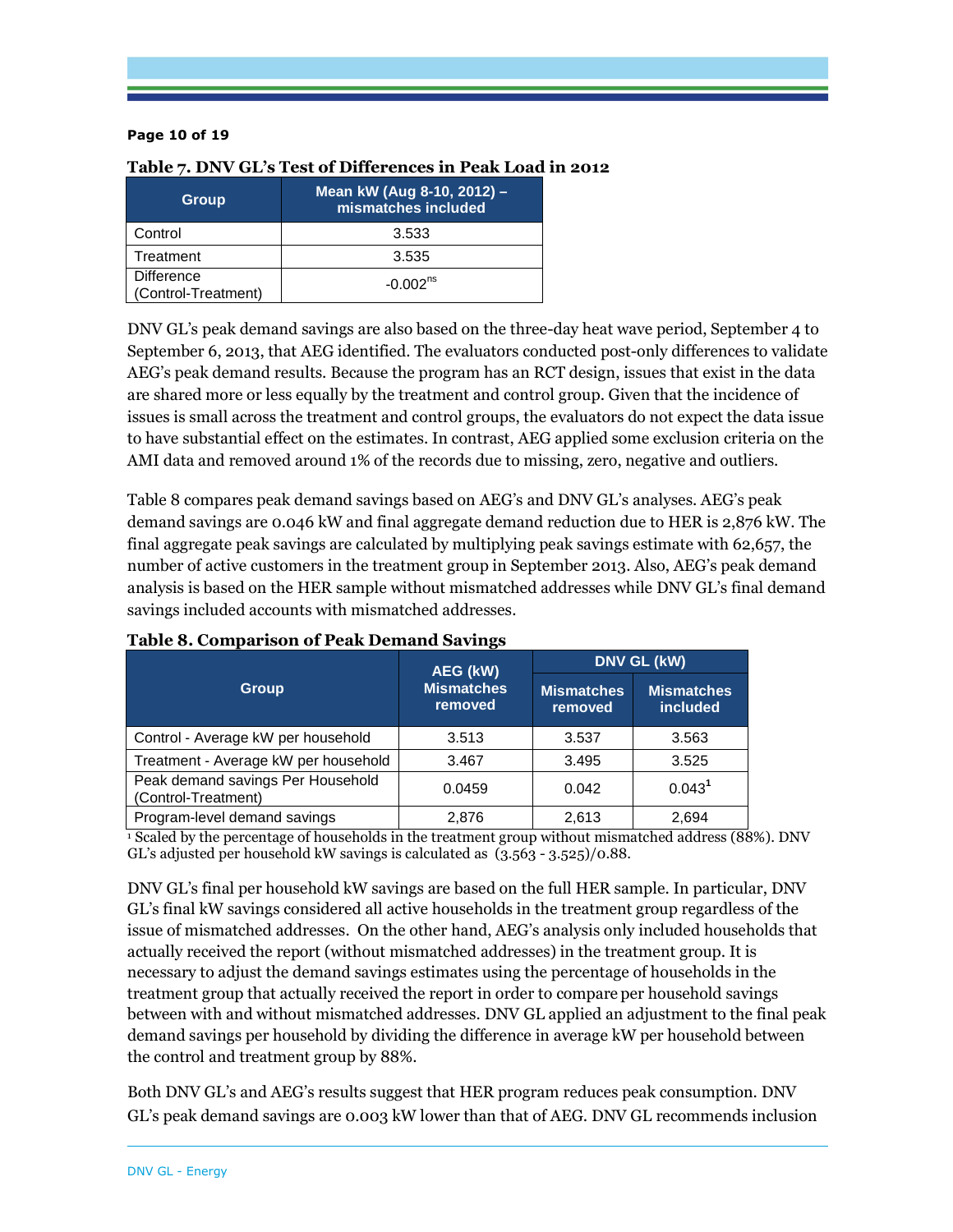#### **Page 11 of 19**

of all sites and recommends using the demand savings based on the full HER sample as the final estimate.

AEG adjusted peak demand savings estimate to account for potentially double counted savings between HER and SCE rebate programs. AEG estimates 28.55 kW and 38.38 kW HER demand savings that can also be attributed to downstream and upstream rebate programs, respectively.

For downstream joint savings, AEG calculated savings by getting the difference in kW savings between the treatment and control group. Only measures installed by September 4, 2013, the first day of the peak period, were included in AEG's calculation. For upstream joint savings calculation, AEG used a similar approach as reported in Section 3.2.2 but using SCE-specific assumptions for peak periods. In particular, AEG applied a diversity factor of 0.0449 to reflect per CFL kW savings at the peak. Also, AEG only accounted for customers active as of September 2013 in joint savings calculation. Consistent with joint savings recommendations for energy savings, DNV GL recommends using SCE's joint savings adjustments for demand savings.

## **4 RECOMMENDATIONS**

Overall, DNV GL evaluators recommend that energy and demand savings be based on all participants in the control and treatment groups of the HER program. Evaluation based on the full HER population preserves the integrity of the program's experimental design and therefore ensures unbiased savings estimates. SCE report did not provide kW and kWh savings estimates based on the full population. DNV GL recommends own kW and kWh savings estimates based on the full HER population.

Specifically, DNV GL recommends the following savings estimates for 2013 SCE HER program:

| $\bullet$ |          | Energy savings                                   | $= 8,795,195$ kWh    |
|-----------|----------|--------------------------------------------------|----------------------|
|           | $\Omega$ | Joint savings for downstream programs            | $= 87,319$ kWh       |
|           | $\circ$  | Joint savings for upstream programs              | $= 442,901$ kWh      |
|           | $\circ$  | Energy Savings (with joint savings adjustments): | $= 8,264,975$ kWh    |
| $\bullet$ |          | Demand savings                                   | $= 2,694$ kW         |
|           | $\circ$  | Joint savings for downstream programs            | $= 28.55$ kW         |
|           | $\circ$  | Joint savings for upstream programs              | $= 38.38 \text{ kW}$ |
|           | $\circ$  | Demand Savings (with joint savings adjustments): | $= 2,627$ kW         |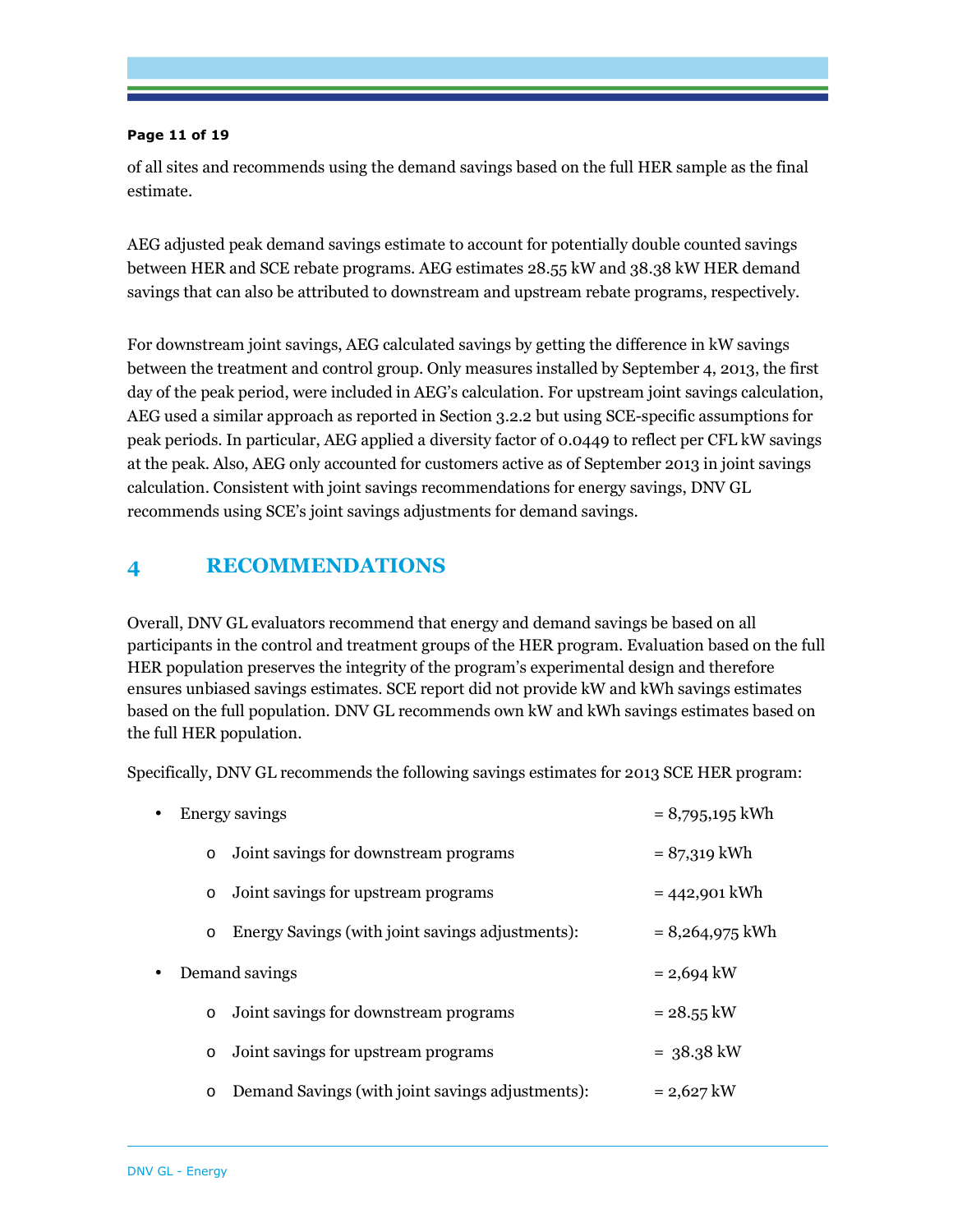#### **Page 12 of 19**

## **5 APPENDIX**

## **5.1 Sample Validation**

Table 9 presents a comparison of tests of differences in average consumption between the treatment and control groups. Similar to AEG's findings, DNV GL found that the difference in average daily consumption between the two groups is not statistically significant for the sample that includes mismatched addresses and the sample without mismatched addresses.

|                     |       | <b>AEG</b>                                          | <b>DNV GL</b><br><b>Average Daily Electricity Usage</b><br>(kWh/day) |                      |  |  |  |  |
|---------------------|-------|-----------------------------------------------------|----------------------------------------------------------------------|----------------------|--|--|--|--|
| <b>Group</b>        |       | <b>Average Daily Electricity Usage</b><br>(kWh/day) |                                                                      |                      |  |  |  |  |
|                     | Mean  | Difference = (T-C)                                  | <b>Mean</b>                                                          | Difference = (T-C)   |  |  |  |  |
| Mismatches included |       |                                                     |                                                                      |                      |  |  |  |  |
| Control             | 29.90 | $0.05$ <sup>ns</sup>                                | 29.89                                                                | $0.06$ <sup>ns</sup> |  |  |  |  |
| Treatment           | 29.96 |                                                     | 29.95                                                                |                      |  |  |  |  |
| Mismatches removed  |       |                                                     |                                                                      |                      |  |  |  |  |
| Control             | 29.53 | $0.04$ <sup>ns</sup>                                | 29.52                                                                | $0.05$ <sup>ns</sup> |  |  |  |  |
| Treatment           | 29.57 |                                                     | 29.57                                                                |                      |  |  |  |  |

**Table 9.Test of Differences between Treatment and Control Groups** 

ns means that the difference in consumption is not statistically significant at 95% confidence interval

A better approach would be to validate the sample for each month in the pre-period using the billing data. Performing the test at the monthly level will give information whether consumption is balanced between control and treatment for each pre-treatment month and also will provide insights on the potential effect of customer attrition on sample's randomization.

## **5.2 Customer Attrition**

Population counts are used to expand estimated savings per household to the aggregate savings at the program level. The population counts are a key component of the final savings estimates because of the size of the program. The process is complicated by ongoing attrition in both the treatment and control groups.

Table 10 and Table 11 presents the number of active accounts in the treatment and control group as reported by AEG and validated by DNV GL. DNV GL population counts approximately recreate the counts reported by AEG. Exact counts depend on details such as how move-out date is assigned and data quality criteria for inclusion in the regression. Evaluators did not attempt to recreate the exact average population AEG used to produce the savings estimates. DNV GL used SCE billing data to establish a move-out date. Overall, DNV GL control and treatment counts are similar to the counts reported by AEG.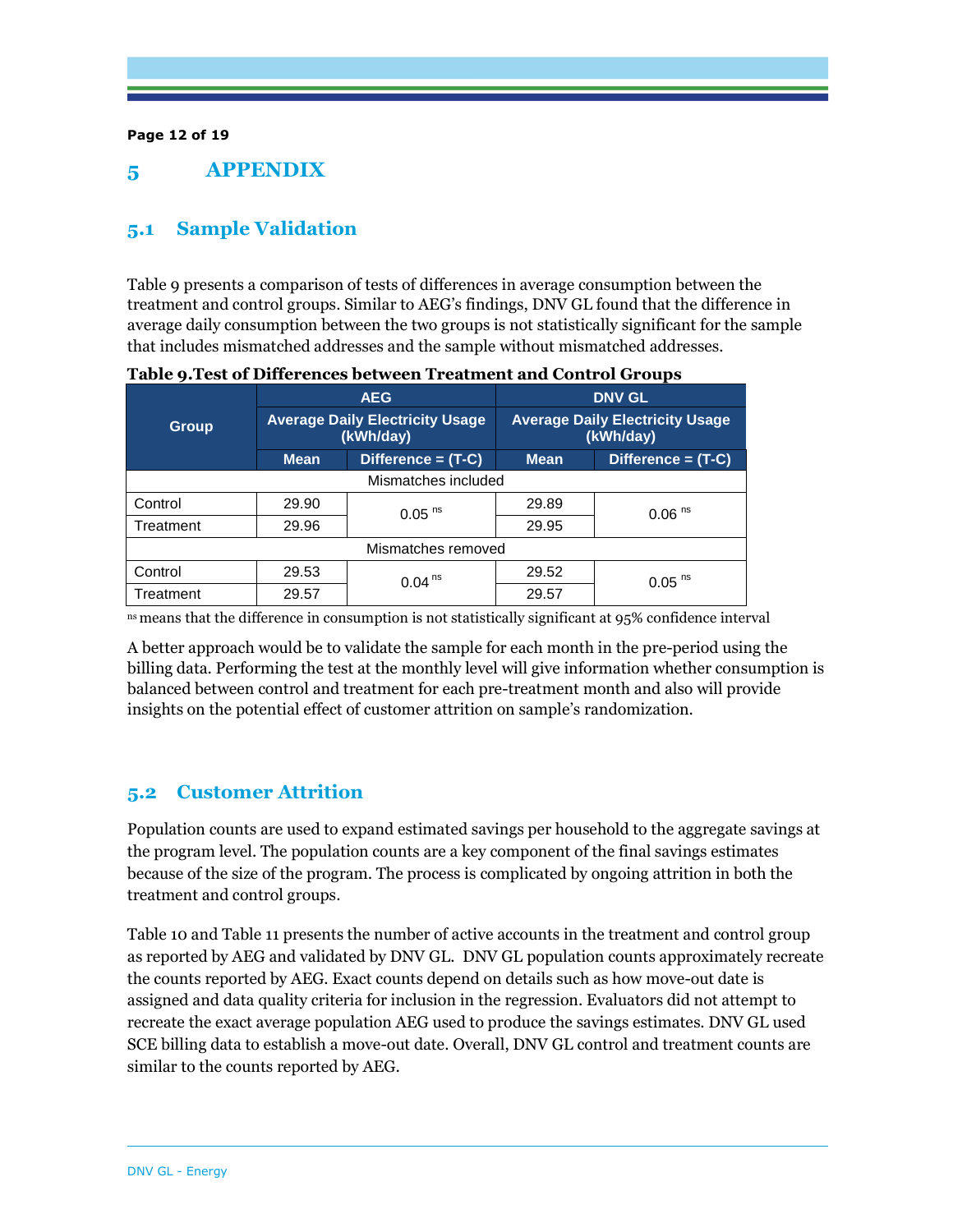#### **Page 13 of 19**

| <b>Month</b>  | <b>AEG</b>     |                  |                | <b>DNV GL</b>    | % DNV / AEG    |                  |  |
|---------------|----------------|------------------|----------------|------------------|----------------|------------------|--|
|               | <b>Control</b> | <b>Treatment</b> | <b>Control</b> | <b>Treatment</b> | <b>Control</b> | <b>Treatment</b> |  |
| $Jan-13$      | 64,939         | 64,893           | 65,194         | 65,821           | 100%           | 101%             |  |
| $Feb-13$      | 64,645         | 64,556           | 64,938         | 65,567           | 100%           | 102%             |  |
| $Mar-13$      | 64,436         | 64,315           | 64,735         | 65,319           | 100%           | 102%             |  |
| Apr-13        | 64,187         | 64,053           | 64,496         | 65,026           | 100%           | 102%             |  |
| May-13        | 63,902         | 63,787           | 64,204         | 64,739           | 100%           | 101%             |  |
| $Jun-13$      | 63,599         | 63,493           | 63,904         | 64,461           | 100%           | 102%             |  |
| $Jul-13$      | 63.270         | 63,189           | 63,622         | 64,192           | 101%           | 102%             |  |
| Aug-13        | 62,972         | 62,918           | 63,274         | 63,869           | 100%           | 102%             |  |
| $Sep-13$      | 62,704         | 62,659           | 62,961         | 63,571           | 100%           | 101%             |  |
| $Oct-13$      | 62,481         | 62,421           | 62,720         | 63,311           | 100%           | 101%             |  |
| <b>Nov-13</b> | 62,253         | 62,186           | 62,478         | 63,085           | 100%           | 101%             |  |
| $Dec-13$      | 62,051         | 61,976           | 62,278         | 62,891           | 100%           | 101%             |  |

## **Table 10. Customer Attrition for SCE HER (without mismatched addresses)**

## **Table 11. Customer Attrition for SCE HER (with mismatched addresses)**

| <b>Month</b> | <b>AEG</b>           |                  |                | <b>DNV GL</b>    | % DNV / AEG    |                  |  |
|--------------|----------------------|------------------|----------------|------------------|----------------|------------------|--|
|              | Control <sup>1</sup> | <b>Treatment</b> | <b>Control</b> | <b>Treatment</b> | <b>Control</b> | <b>Treatment</b> |  |
| $Jan-13$     | NA.                  | 73,569           | 73,922         | 73,962           | <b>NA</b>      | 101%             |  |
| Feb-13       | ΝA                   | 73,101           | 73,515         | 73,586           | NA             | 101%             |  |
| $Mar-13$     | NA.                  | 72,734           | 73,206         | 73,218           | <b>NA</b>      | 101%             |  |
| Apr-13       | NA.                  | 72,335           | 72,851         | 72,796           | <b>NA</b>      | 101%             |  |
| $May-13$     | ΝA                   | 71,921           | 72,423         | 72,356           | <b>NA</b>      | 101%             |  |
| $Jun-13$     | NA.                  | 71,448           | 71,990         | 71,935           | <b>NA</b>      | 101%             |  |
| $Jul-13$     | NA.                  | 70,970           | 71,588         | 71,522           | <b>NA</b>      | 101%             |  |
| Aug-13       | ΝA                   | 70,523           | 71,054         | 70,991           | NА             | 101%             |  |
| Sep-13       | NA.                  | 70,133           | 70,572         | 70,505           | <b>NA</b>      | 101%             |  |
| $Oct-13$     | <b>NA</b>            | 69,776           | 70,203         | 70,137           | <b>NA</b>      | 101%             |  |
| $Nov-13$     | ΝA                   | 69,419           | 69,814         | 69,760           | NА             | 100%             |  |
| $Dec-13$     | ΝA                   | 69,105           | 69,500         | 69,474           | <b>NA</b>      | 101%             |  |

<sup>1</sup>not available in SCE's report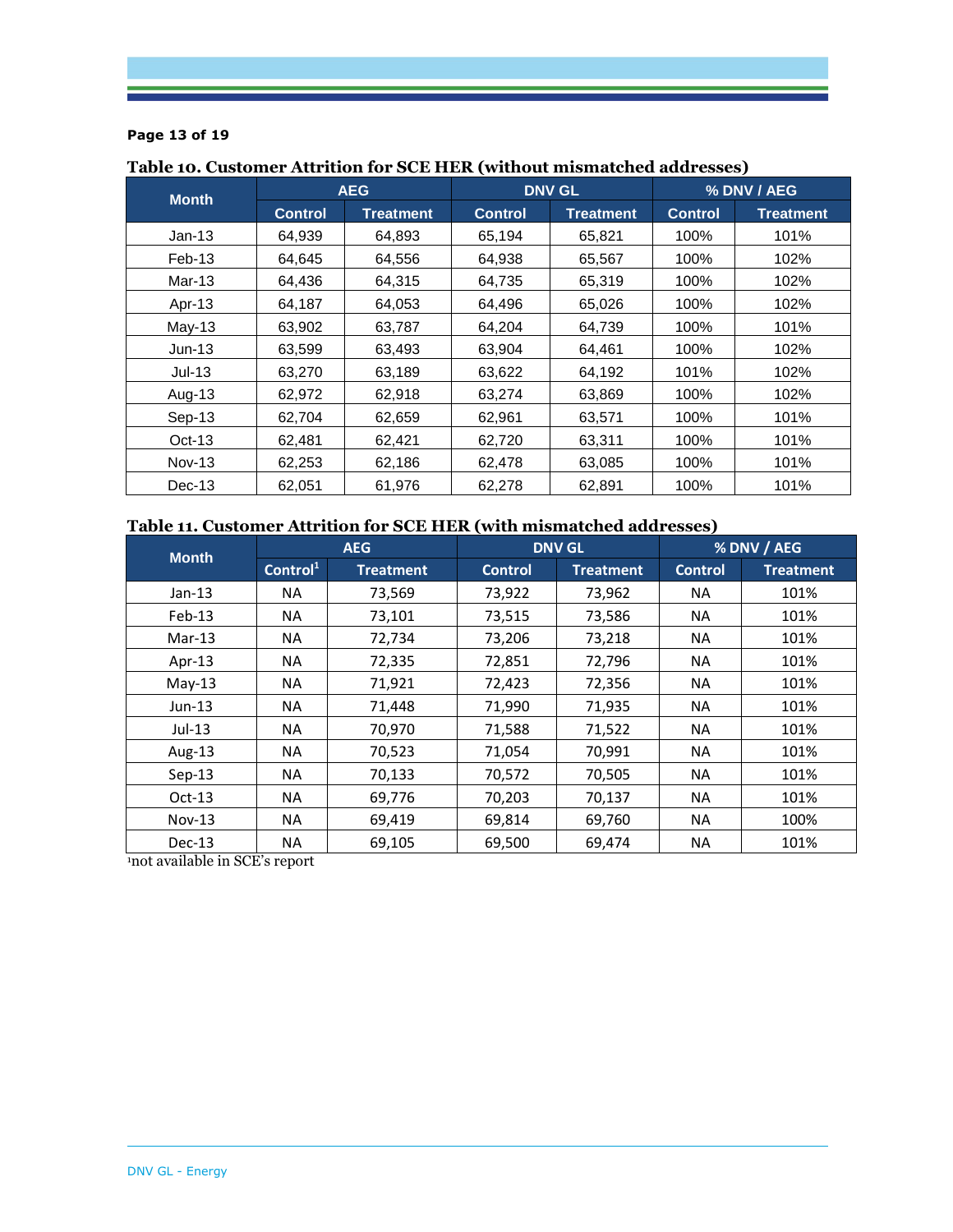#### **Page 14 of 19**

## **5.3 Difference-in-differences Estimation**

Figure 1 presents a comparison of results from the difference-in-differences approach. AEG estimated an annual consumption reduction of 145 kWh while DNV GL's estimate is 142 kWh. DNV GL's and AEG's monthly savings estimates are based on different HER samples. To allow comparison between the two savings curves, DNV GL's monthly savings estimates were adjusted to represent savings for the households in the treatment group without mismatched addresses or households that actually received the report. The difference between AEG's and DNV GL's savings estimates based on difference-in-differences is only 2%.



**Figure 1. Results from Difference-in-differences** 

Note: AEG used Jan 2012 in the difference-in-differences as proxy for Dec 2011 when estimating savings for the month of Dec 2013

DNV GL found some inconsistencies in the tables and graphs in SCE report. Specifically, DNV GL recommends that AEG reviews the results from the difference-in-differences approach in Chapter 4 because the reported values for savings in Table 6 of SCE's report do not match the graph presented in Figure 4 of SCE's report.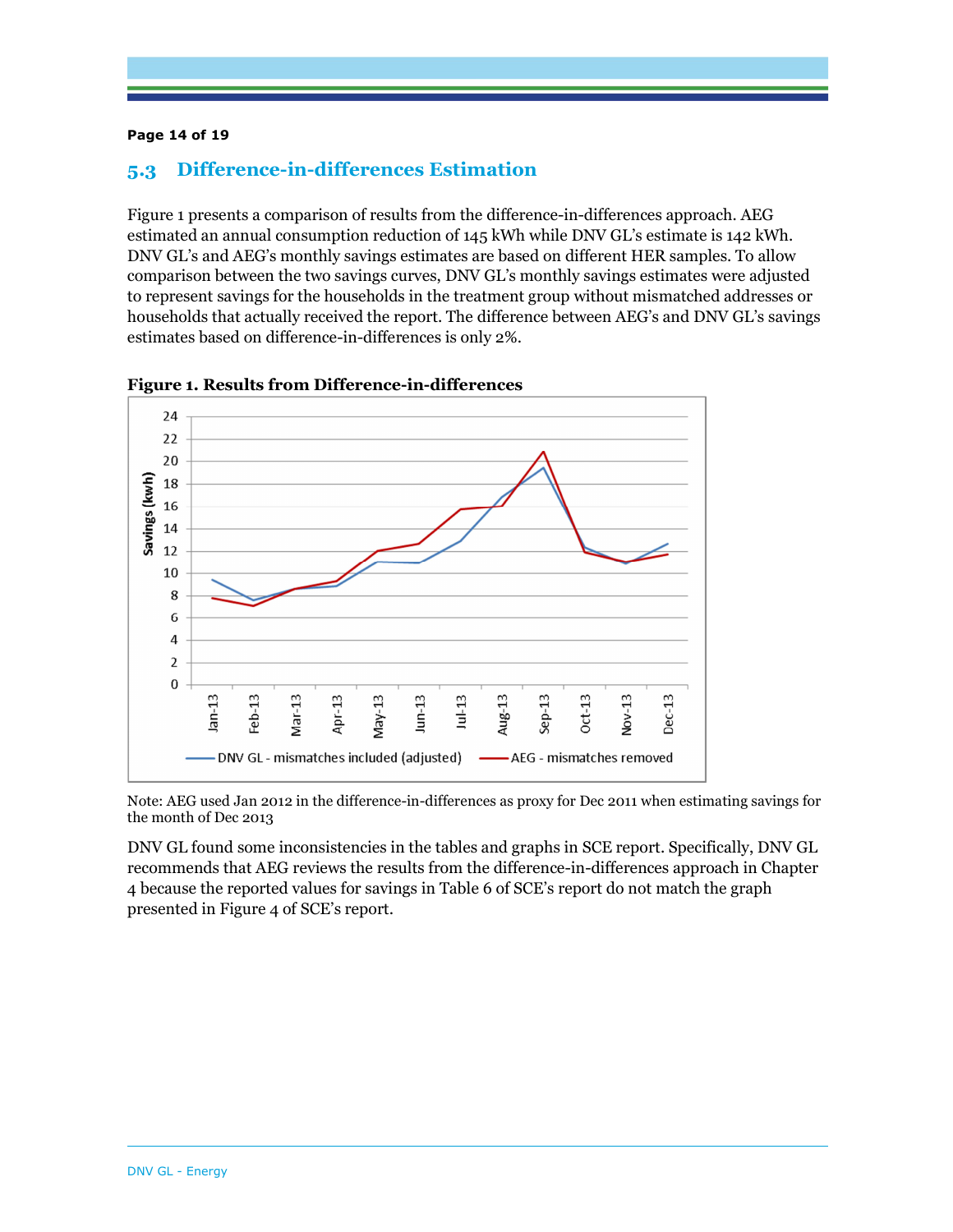#### **Page 15 of 19**

## **5.4 Savings from the Fixed Effects Model**

Figure 2 shows a comparison of the monthly savings estimates due to HER based on the fixed effects model. Savings trends show an increase in savings from January to September 2013 and then a drop in savings during the latter months of 2013. AEG's and DNV GL's average per household savings are 143 kWh (1.4%) and 137 kWh (1.3%), respectively.



**Figure 2. Monthly Savings per Household using a Fixed Effects Model** 

DNV GL and AEG used slightly different approaches in billing analysis and data preparation. Table 12 provides a list of dependent variables used by DNV GL and AEG in the regression. In particular, AEG included cooling degree days and its interaction with an overall post-program indicator. AEG's approach separates the effect of weather on consumption (the CDD term) and the effect of weather during the pre and post periods (CDD<sup>\*</sup>post). The inclusion of these terms should improve the overall model performance, but will not, on average affect the savings estimate as CDD is not interacted with the post\*treatment variable that captures savings.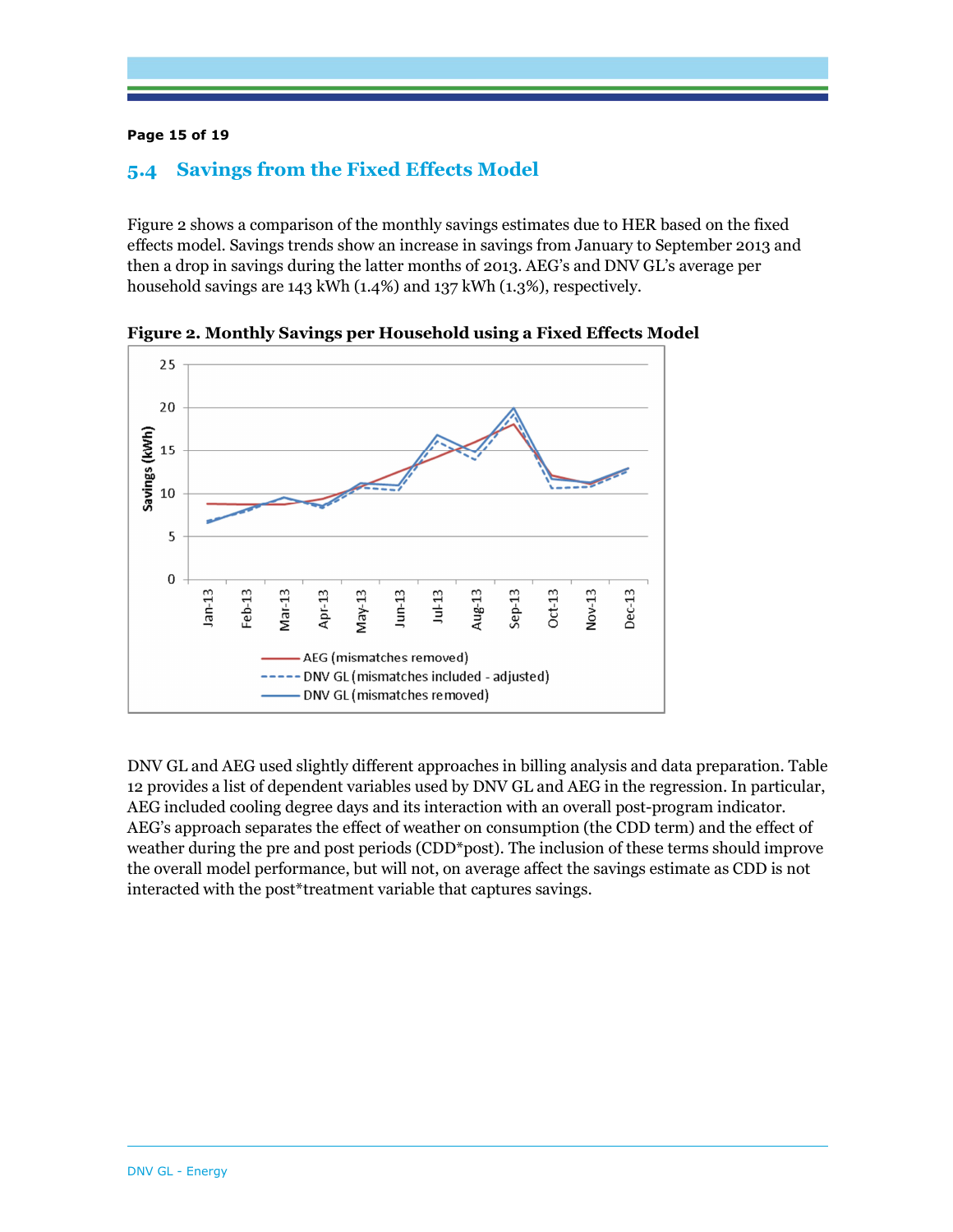#### **Page 16 of 19**

#### **Table 12.Dependent variables used by AEG and DNV GL in the Regression Model**

| <b>Variables</b>       | <b>Description</b>                                        | <b>AEG</b> | <b>DNV GL</b> |
|------------------------|-----------------------------------------------------------|------------|---------------|
| Customer fixed effects | Fixed effects for each customer                           | X          | X             |
| Monthly effects        | Indicator for each month in the pre and post period       | X          | $X^1$         |
| <b>CDD</b>             | Cooling degree days                                       | X          |               |
| Post*CDD               | Cooling degree days and post indicator interaction term   | X          |               |
| Postmonth1*treat       | Treatment effect during the 1st month in the post period  | X          | X             |
| Postmonth2*treat       | Treatment effect during the 2nd month in the post period  | X          | X             |
| Postmonth3*treat       | Treatment effect during the 3rd month in the post period  | X          | X             |
| Postmonth4*treat       | Treatment effect during the 4th month in the post period  | X          | X             |
| Postmonth5*treat       | Treatment effect during the 5th month in the post period  | X          | X             |
| Postmonth6*treat       | Treatment effect during the 6th month in the post period  | X          | X             |
| Postmonth7*treat       | Treatment effect during the 7th month in the post period  | X          | X             |
| Postmonth8*treat       | Treatment effect during the 8th month in the post period  | X          | X             |
| Postmonth9*treat       | Treatment effect during the 9th month in the post period  | X          | X             |
| Postmonth10*treat      | Treatment effect during the 10th month in the post period | X          | X             |
| Postmonth11*treat      | Treatment effect during the 11th month in the post period | X          | X             |
| Postmonth12*treat      | Treatment effect during the 12th month in the post period | X          | X             |

<sup>1</sup> AEG's specification did not use 12 months of data during the pre-period.

Other sources of variations include the billing data used and billing cycle assignments. AEG used only 11 months of billing data in the pre-period (January 2012 to November 2012) while DNV GL used 12 months of data the in pre-period (December 2011 to November 2012). DNV GL used the month of the billing cycle end date as the billing month while AEG uses the same approach only of the day in in the billing cycle end date is greater than 15. Otherwise, AEG uses the previous month as the billing cycle.

#### **5.5 Joint Savings Analysis - Downstream**

Initial review of SCE joint savings analysis for downstream rebate programs showed substantial differences in the program tracking database used by AEG and DNV GL. DNV GL found more rebate measures in the tracking data from CPUC than in the tracking data initially provided by SCE to AEG. Efforts were made to reconcile the differences in the tracking data which resulted to a comparable joint savings analysis between AEG and DNV GL.

Table 13 presents the number of HER customers participating in SCE's downstream rebate programs while Table 14 quantifies the kWh savings by measure group jointly attributed to the HER program and the SCE downstream rebate program. Based on AEG's and DNV GL's analysis, the HER program increases participation of other energy efficiency programs. In particular, more than 85% of the joint savings are attributed to both HER program and rebate programs for lighting, refrigerator and pool pump measure groups.